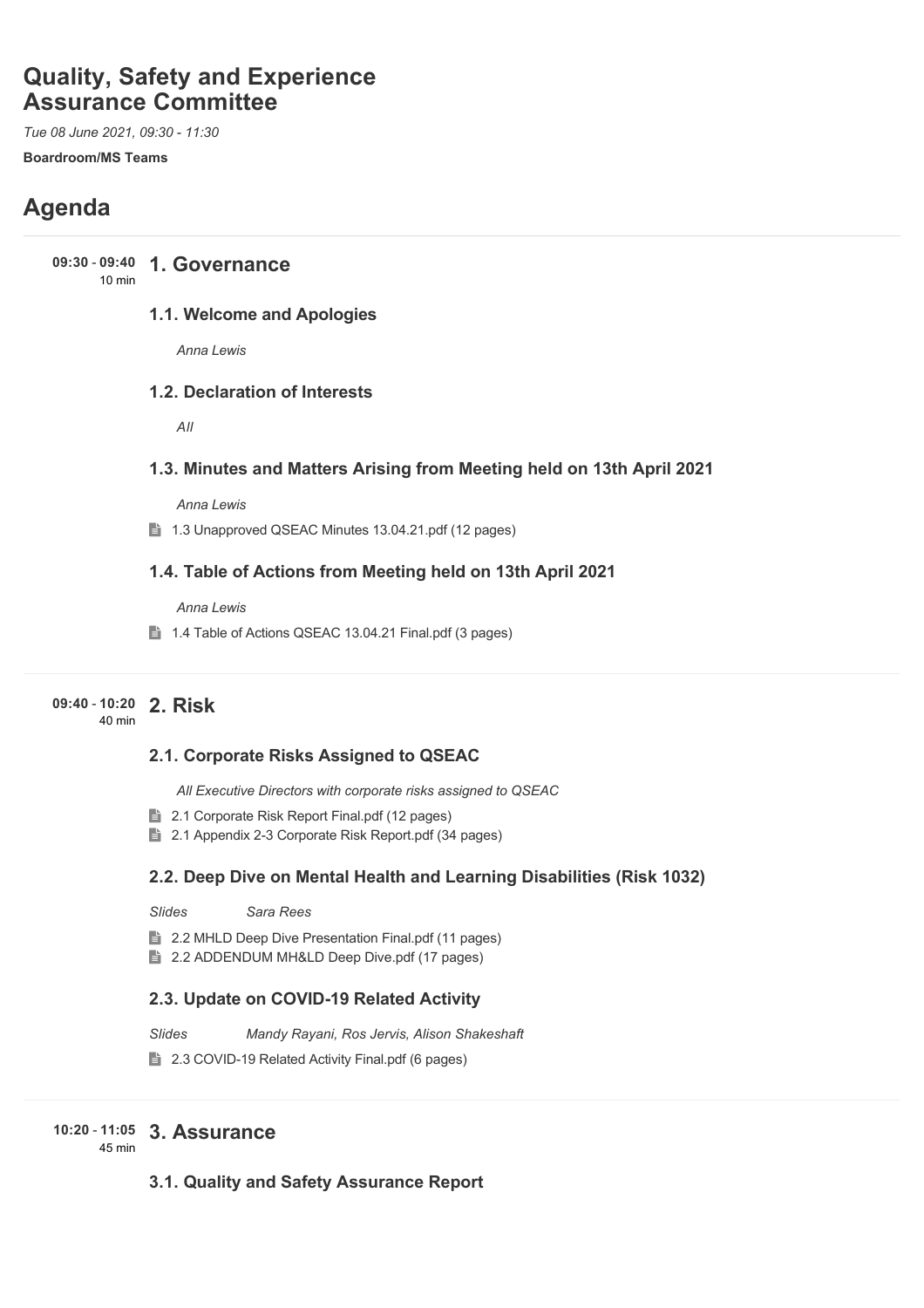*Slides Cathie Steele*

**3.1 Quality and Safety Assurance Report Final.pdf (15 pages)** 

#### **3.2. Improving Together Update**

*Verbal Catherine Evans, Mandy Davies*

#### **3.3. Children and Young People - Plan for Delivery**

*Slides Andrew Carruthers*

**3.3 Children and Young People - Plan for Delivery.pdf (5 pages)** 

#### **3.4. Commissioning for Quality Outcomes**

*Slides Paul Smith, Clive Weston, Shaun Ayres*

■ 3.4 Commissioning for Quality Outcomes Final.pdf (11 pages)

■ QSEAC presentation V02 07062021.pdf (9 pages)

#### **3.5. Health Board Response to the National Audit of Care at the End of Life (NACEL)**

*Slides Jill Paterson, Dr Annette Edwards, Jina Hawkes*

**3.5 Health Board Response to NACEL Final.pdf (5 pages)** 

■ 3.5a NACEL slides QSEAC Report June 2021 Final.pdf (6 pages)

■ 3.5 Appendix 1 NACEL\_2019\_Report.pdf (74 pages)

3.5 Appendix 2 NACEL 2019 Appendices.pdf (52 pages)

#### **4. Sub-Committee Reports 11:05** - **11:15**

10 min

#### **4.1. Operational Quality, Safety and Experience Sub-Committee Update Report**

*Report Alison Shakeshaft*

4.1 OQSESC Update Report to QSEAC 11.05.21 v2.pdf (4 pages)

#### **4.2. Listening and Learning Sub-Committee Update Report**

*Report Maria Battle, Louise O'Connor*

4.2 LLSC Update Report Final.pdf (3 pages)

#### **4.3. Research and Innovation Sub-Committee Update Report**

*Report Philip Kloer*

**■ 4.3 RI Sub-Committee Report Final.pdf (3 pages)** 

#### **5. Operational Groups Update 11:15** - **11:20**

#### 5 min

#### **5.1. Strategic Safeguarding Working Group Update Report**

*Report Mandy Nichols-Davies*

- **5.1 SSWG Exception Reporting 20-21 Final.pdf (7 pages)**
- **5.1 Appendix 1 HDdUHB Contribution to RSB Annual Report Final submitted 14.05.21.pdf (18 pages)**

**6. For Information 11:20** - **11:25**

5 min